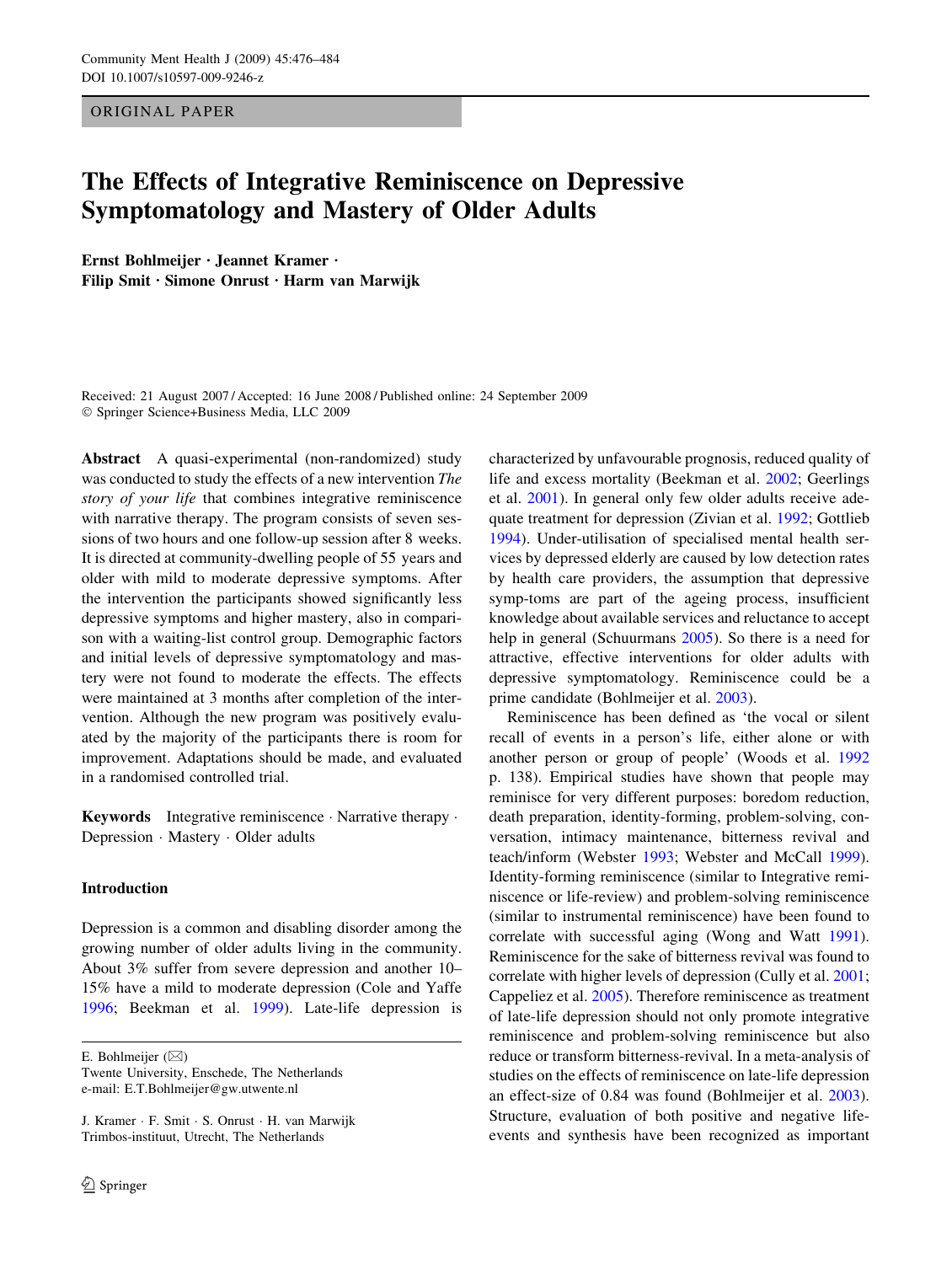ingredients of reminiscence (Haight and Dias [1992](#page-8-0); Webster and Young [1988](#page-8-0)). Integrative reminiscence has been defined as 'a process in which individuals attempt to accept negative events in the past, resolve past conflicts, reconcile the discrepancy between ideal and reality, identify a pattern of continuity between past and present and find meaning and worth in life as it was lived' (Watt and Cappeliez [2000](#page-8-0) p. 167). In addition, interventions in which reminiscence is combined with other therapeutic approaches (Watt and Cappeliez [2000\)](#page-8-0) are promising. Reminiscence has been integrated with cognitive therapy (Watt and Cappeliez [2000\)](#page-8-0), stress-coping theories (Watt and Cappeliez [2000\)](#page-8-0) and creative therapy (Bohlmeijer et al. [2005](#page-8-0)). Another possibility is the integration of reminiscence and narrative therapy.

Narrative therapy has been recognized as a meaning-making approach (Kropf and Tandy [1998;](#page-8-0) Polkinghorne [1996](#page-8-0); Atwood and Ruiz [1993\)](#page-7-0). Reminiscence can bring forth especially for depressed people in a counseling or therapeutic setting—dominant life-stories that are 'problem-saturated' (Payne [2000\)](#page-8-0), and these stories express pessimism and defeat and focus on negative elements (Garland and Garland [2001](#page-8-0)). When this is the case narrative therapy offers a framework for transforming these stories by delineating two processes: deconstruction and reconstruction (Payne [2000;](#page-8-0) Kropf and Tandy [1998](#page-8-0)). In the deconstruction phase the counselor will explore with the client the influence of problems on their lives, the influence of themselves on their problems, values that preserve the problem and unique outcomes (periods in the life of clients in which the problem was absent). In the reconstruction phase alternative stories based on client's strength are constructed and 'thickened'. The integration of reminiscence and narrative therapy could be fruitful in two ways. First, it stimulates building memories into coherent life-stories and developing context (Bluck and Levine [1998](#page-8-0); Baerger and McAdams [1999\)](#page-7-0) and second, when these stories express bitterness and are problem-saturated a framework is offered that invites people to see these stories as interpretations or constructions and to look for alternative stories.

A new community-based reminiscence intervention— The story of your life—was developed for older adults with clinical relevant depressive symptoms. This intervention combines reminiscence and elements of narrative therapy. In this paper the results of an explorative, quasi-experimental study are presented. The following research questions are central in this study.

- 1. Is there an indication that the intervention might be effective? In other words: does the intervention group have better outcomes than a waiting-list control group at post-measurement in terms of less depressive symptoms and more sense of mastery?
- 2. Are these effects preserved at 3 months after the intervention?

3. Can we identify groups of participants that especially seem to benefit from the intervention? Or the other way around, can we identify groups of participants who don't seem to benefit?

# Methods

# Procedure and Recruitment

Participants were recruited through advertisements in local papers and through leaflets and posters at general practitioner offices and public places like libraries and were included when they met the following criteria: (a) minimum age of 55 years (b) a score above 10 and under 28 on the Centre for Epidemiological Studies on Depression scale (CES-D, see below).

## Design

The pilot study was conducted as a quasi-experiment (without randomization) in two parallel non-equivalent groups, a treatment group and a waiting list group, with measurements at baseline, at 2 months (after the intervention). When respondents had expressed their interest in participating, they were invited for an intake-interview in which the inclusion criteria were checked and further information about the program was given. Participants were then referred to either condition on a first come/first serve basis. Only the intervention group received a follow-up at 5 months after baseline, in order to assess to what degree treatment effects were maintained over time.

# Intervention

The story of your life consists of eight sessions of 2 h. It's aimed at people of 55 years and older with mild to moderate depressive symptoms. It is a group-based intervention with a maximum of four people in one group. Each session has a different theme: Introduction and meeting, youth, work and care, difficult times, social relations, turning points, metaphors, meaning and future. Participants are given questions about these themes which they have to answer at home (see "[Appendix](#page-7-0)" for an overview of questions). They bring the answers with them and read the answers out aloud. The questions in session two are for example: what kind of child were you? If you were asked to describe your youth in three words, what three words would that be? Can you explain? What event first comes to your mind when you think about your youth (for example because it made a strong impression on you)? What are you grateful for with respect to your youth? Who was the most important person for you as a child? And why? What would this person tell you now?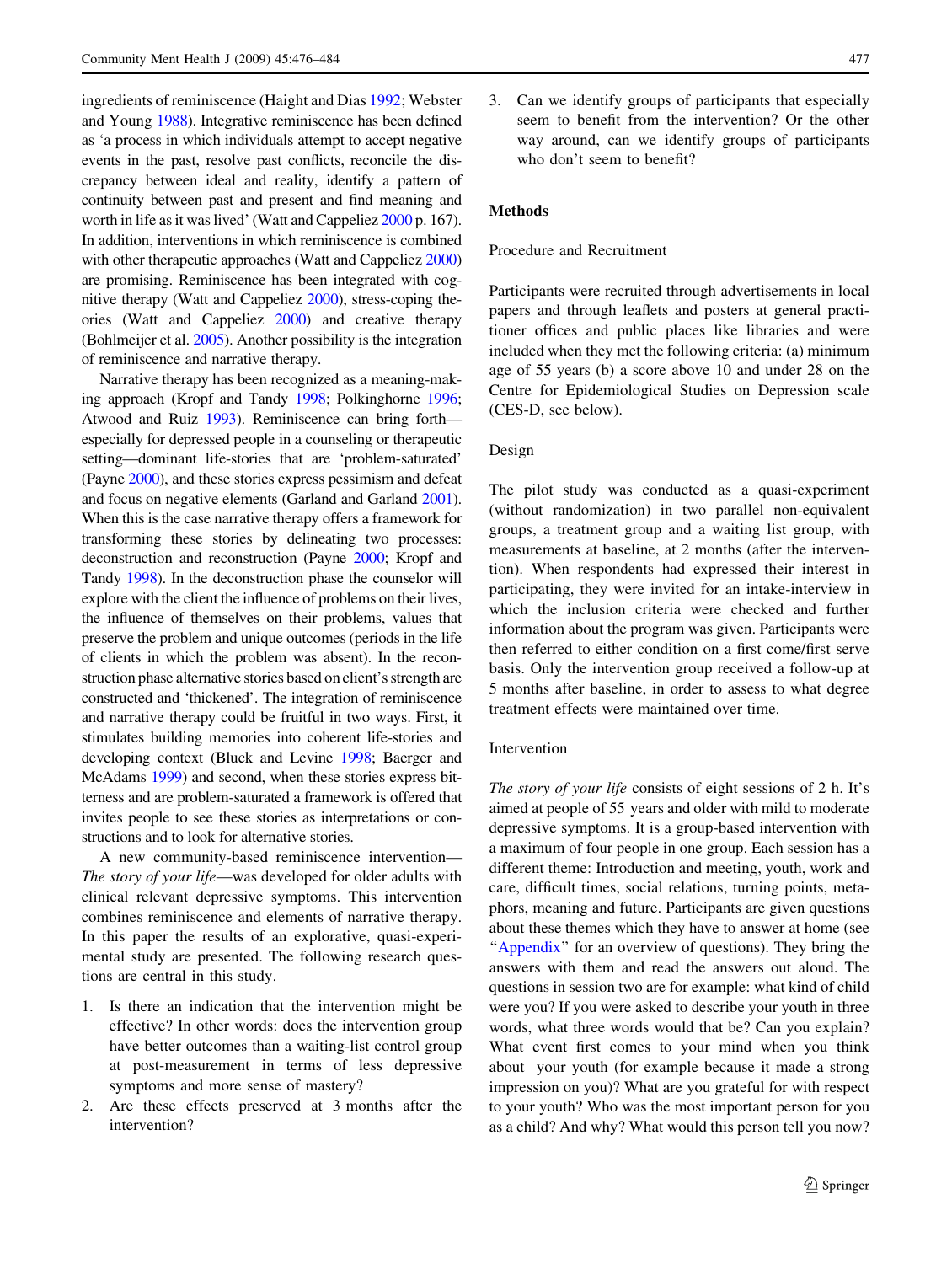The counsellor has different roles. He facilitates group discussions and asks questions aimed at the evaluation and significance of the stories. If these stories express negative views about self or life in general or express meaninglessness, the counsellor asks questions aimed at developing alternative reconstructions and stories. Examples of questions that the counsellor could ask are 'were there any exceptions (e.g. pleasant moments) in this difficult time of your life?', 'how were you able to cope with this situation?', 'now, at a much later date, can you say that you have also learned from that period in your life, could you explain?' Another aim may be to increase the coherence of the participants' life-stories. When a participant has told about important values and the moments in his life that he became conscious of these values, the counsellor may ask 'have these values been important for you throughout your life? And if yes, can you give me some examples of it? Or a counsellor may ask: now that you have told about this situation and how you handled it, what does it tell about the person you are? The counsellors were psychologists or psychiatric nurses with experience in counselling and therapy with older adults. They underwent a 1 day training by a psychotherapist specialized in narrative therapy and a half-day follow-up meeting during the intervention.

So the basic structure of the intervention is life-review: a systematic evaluation of one's life course with a special focus on integrating negative life-events. This makes the intervention different from narrative therapy where there is often much more focus on the present or whatever theme the client feels like introducing into a session. For the counsellors the main challenge is to facilitate integrative and instrumental reminiscence in order to co-create more inspiring and meaning-filled stories. They have to be particularly aware of stories that are problem-saturated and express bitterness or escapism which may be the cause of depression. When this is the case the counsellors should use questions based on a narrative therapeutic framework and try to deconstruct these stories with the client and find unique outcomes that contradict the dominant story. This also underscores the importance of linking past experiences to the present life-situation.

## Measures

The primary clinical end-term was CES-D depressive symptomatology; the secondary end-term Pearlin's mastery scale for assessing changes in internal locus of control. The CES-D (Centre of Epidemiological Studies Depression scale) was used to measure depressive symptoms (Bouma et al. [1995\)](#page-8-0). A sumscore, ranging from 0 to 60, is computed across the 20 items to assess the level of depressive symptoms. The Dutch translation has good reliability and validity (Bouma et al. [1995](#page-8-0)). A score of 16 on the CES-D is considered as a cut-off score for possible cases (Beekman et al. [2002](#page-8-0)). Mastery was measured with the Pearlin Mastery Scale (PMS; Pearlin and Schooler [1978\)](#page-8-0), abbreviated to 5 items. The concept of mastery refers to beliefs regarding the extent to which one is able to control one's environment. Responses are rated on a 5-point Likert scale, ranging from 1 (not al all) to 5 (always). Summation of the separate items provides the total mastery score. Also sociodemographic characteristics were collected: gender, age, educational level, marital status and employment status.

# Statistical Analyses

Independent Samples t-tests were used to analyse differences between the conditions in depressive symptoms and mastery at T1 (research question 1). T-test analyses were conducted one-sided at  $P < 0.05$ , expressing the expected superiority of the intervention group. Paired  $t$ -tests were used to test for significant changes in CES-D and Mastery from pre-intervention to post-intervention and follow up after 3 months (research question 2). For both outcomes standardised effect sizes (d) were calculated. Standardised effect sizes, d, are commonly calculated as:  $d = (M_1 M_0$ )/Sd<sub>0</sub>; where,  $M_1$  and  $M_0$  are the means at post and pretest and  $Sd_0$  is the pre-test standard deviation of measures of psychological wellbeing. We were also interested in obtaining the effect size of the experimental effect minus the effect (of spontaneous recovery) in the control group. Therefore, we calculated the standardised pre–post change score of the experimental group  $(d_E)$  and did the same for the control group  $(d<sub>C</sub>)$ . Then we calculated their difference, i.e.  $\Delta(d) = d_{\rm E} - d_{\rm C}$ . These incremental standardized effect sizes show by how many standard units the experimental group has been removed from the control group. An effect size of 0.5 thus indicates that the mean of the experimental group is half a standard deviation larger than the mean of the control group. Lipsey and Wilson ([1993\)](#page-8-0) have shown that from a clinical perspective an effect size of 0.56–1.2 can be interpreted as a large effect, while effect sizes of 0.33–0.55 are moderate, and effect sizes of 0–0.32 are small.

To find predictors for more or less successful outcomes of the intervention, we studied effect modification (research question 3). Groups that did or did not benefit from the intervention were identified with help of regression analyses with the individual standardised change scores (effect sizes; pre- to post-intervention) as the outcome and the interaction term of treatment dummy by the participants' characteristics as predictors, along with their constituent main effects. The predictors were constructed as follows. First the characteristics on a continuous measurement scale (age, CES-D and Mastery at baseline) were transformed into dichotomous variables using the median to divide the variable in two. Categorical variables with more than two categories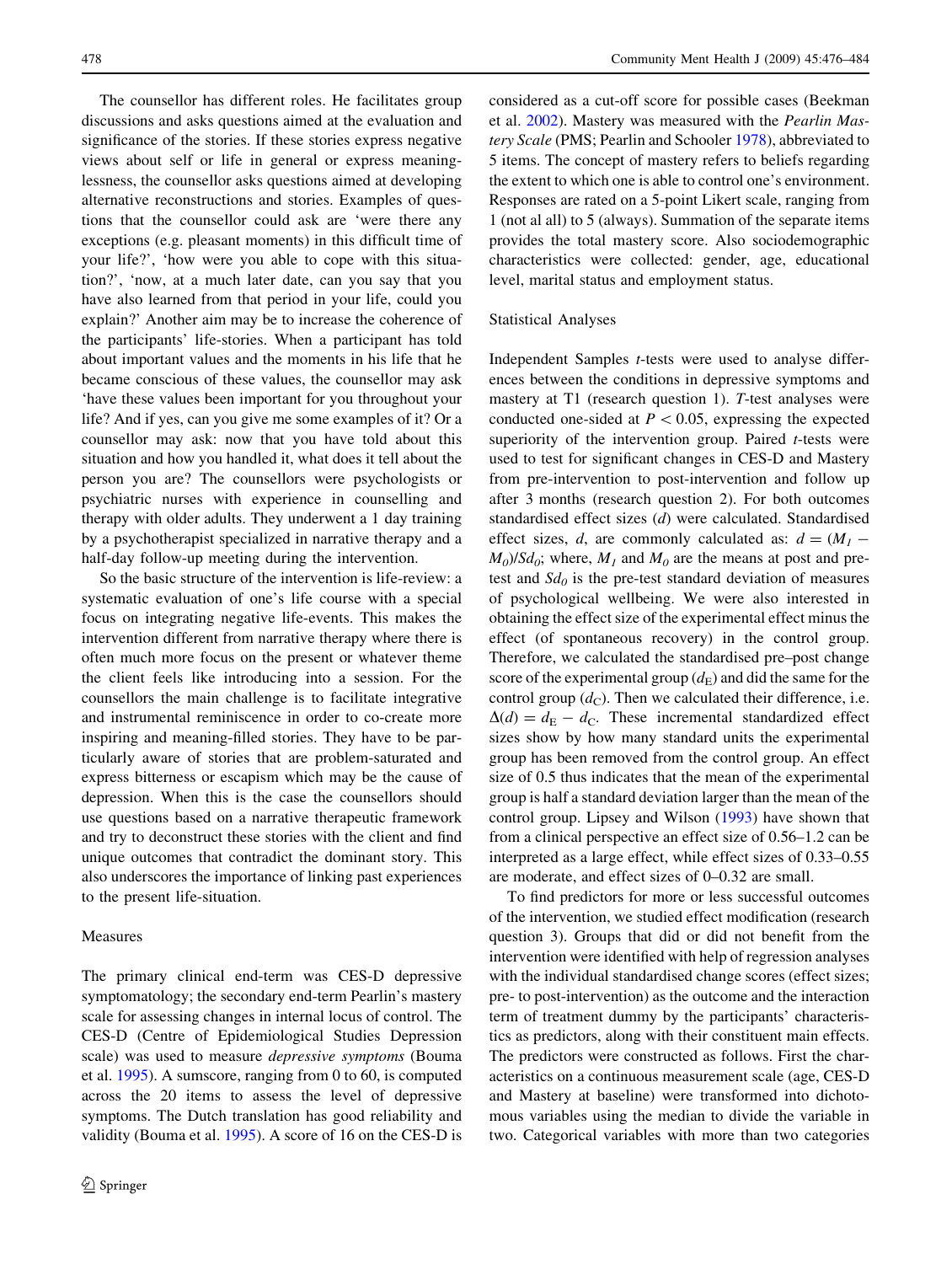were recoded into two meaningful categories. Then, we calculated the product of the intervention dummy (intervention  $= 1$  vs. waiting list control group  $= 0$ ) and each of the dummy variables that described the participants' characteristics (cf Clayton and Hills [1993;](#page-8-0) Rotyman and Greenland [1998\)](#page-8-0). The interaction terms together with the corresponding main effects were entered in the linear regression model. The models were tested at  $P < 0.05$ . Independent Samples t-tests were used to analyse differences between the conditions in depressive symptoms and mastery at T1 (research question 3). T-test analyses were conducted one-sided at  $P < 0.05$ , expressing the expected superiority of the intervention group.

We carried out all analyses on an intention to treat basis to counter the possible effects of differential loss-to-follow-up. We used regression imputation to estimate missing data. In the regression imputation model, the baseline scores of the outcome measure were used as predictors.

One participant had an extreme effect size d for depressive symptoms. In a boxplot procedure, the effect size d was more than 3 box lengths from the upper edge of the box for both the pre-post d and the post-test-follow up d. We conducted all analyses with and without this participant (a member of the intervention group). The results without the extreme are presented first. The differences in results with and without the extreme participant will be discussed in a separate paragraph.

#### Participants' Evaluation of the Program

In addition to the effects on depression and mastery we were also interested in the evaluation of the new intervention by the participants. Directly after the intervention the participants were asked to complete a questionnaire. The central question was to what extent did you benefit from the lifereview interviews? The answer categories were: 'very much', 'much', 'partly', 'little', 'not at all'. The participants were then asked to elaborate on their answers in their own words. Next the duration of the program (too little, good, too much) and the quality of the homework were evaluated (too easy, good, too difficult). The participants were also asked to give their opinion about the intervention (1–10, very poor to excellent).

# **Results**

# Sample

Hundred and eight participants were included in the study at T0: 65 in the intervention group and 43 in the waiting list control group. 94 (87%) of them also filled out the questionnaire at T1. The intervention group also received T2

and  $n = 50$  (78.5%) completed it. The mean age of the participants was 63.8 years, with a range from 55 to 87 years. 79.2% of the participants were female. Half of them were married (48.1%), 28.3% was divorced and 19.8% was widowed. Nearly a third (31.1)% was retired, 28.3% was homemaker, 17.9% was disability pensioner, 15.1% had payed jobs and 7.5% was unemployed. The educational level of 33.3% was high, 52.3% middle, and14.3% low. The response at T1 did not differ significantly between the intervention and the control groups. In Table 1 an overview of the characteristics of the participants is given. Chi-square analysis and t-tests showed no differences between the conditions on any of the baseline measures and socio-demographic characteristics (not even at  $P < 0.10$ ). The participants who did not complete the questionnaire at T1 also did not differ significantly from those who did on any of the baseline characteristics.

#### Effectiveness at 3 Months

The imputed means on CES-D and Mastery of the intervention and the waiting list control group at T1 are presented in Table [2.](#page-4-0) The conditions did not have significant differences at baseline in depressive symptoms and mastery ( $P > 0.10$ ).

The results of the paired  $t$ -tests showed a difference between conditions of 4.2 scale points on the CES-D at T1  $(90\% \text{ CI} = 1.30-7.17; t(105) = 2.40; P = 0.009; \text{delta}$ 

Table 1 Characteristics of participants at baseline, including the extreme case

|                         | Intervention group <sup>a</sup> | Waiting list group <sup>t</sup> |
|-------------------------|---------------------------------|---------------------------------|
| Female $(n, \%)$        | 48 (75.0)                       | 36 (85.7)                       |
| Age $(M, SD)$           | 64.0 (7.0)                      | 63.4 (7.7)                      |
| Marital status $(n, %)$ |                                 |                                 |
| Married/cohabiting      | 30(46.9)                        | 22 (52.4)                       |
| Single                  | 1(1.6)                          | 1(2.4)                          |
| Divorced                | 21 (32.8)                       | 10(23.8)                        |
| Widowed                 | 12(18.8)                        | 9(21.4)                         |
| Education $(n, \%)$     |                                 |                                 |
| Low                     | 6(9.5)                          | 9(21.4)                         |
| Middle                  | 28 (44.4)                       | 13 (31.0)                       |
| High                    | 29 (46.0)                       | 20 (47.7)                       |
| Depressive symptoms     | 17.6(9.7)                       | 19.2(7.0)                       |
| CES-D $(M, SD)$         |                                 |                                 |
| Mastery $(M, SD)$       | 15.4 (3.6)                      | 14.9 (3.8)                      |

Chi-square analysis and t-tests showed no differences between the groups on any of the baseline measures and socio-demographic characteristics ( $P < 0.10$ )

<sup>a</sup> Number of respondents varies from 63 to 65 because not all respondents answered all questions

<sup>b</sup> Number of respondents varies from 40 to 42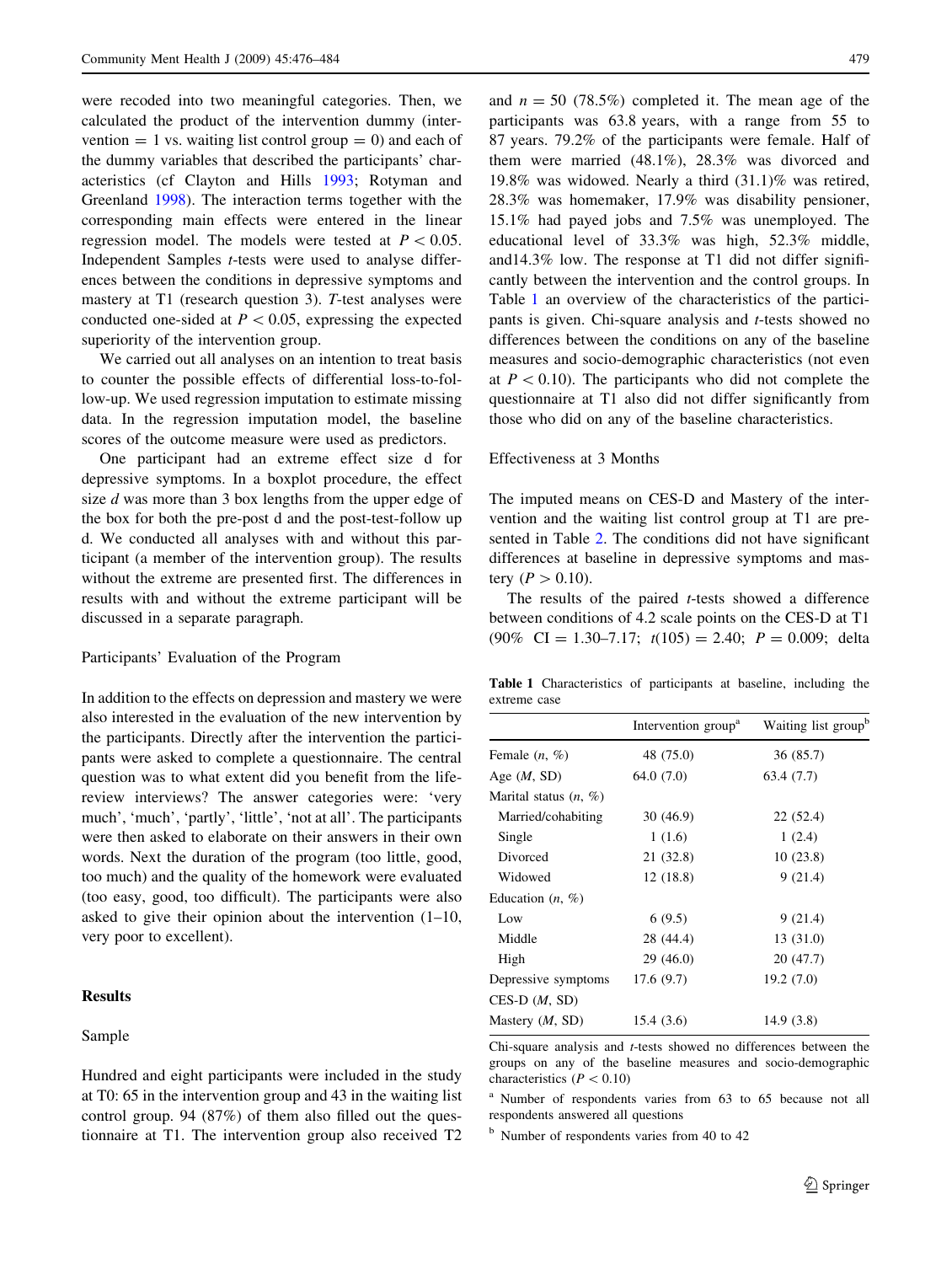|         | Condition    | N  | Mean | SD   |
|---------|--------------|----|------|------|
| CES-D   | Intervention | 64 | 14.0 | 10.3 |
|         | Waiting list | 43 | 18.2 | 8.5  |
| Mastery | Intervention | 63 | 16.4 | 4.0  |
|         | Waiting list | 42 | 15.1 | 3.7  |
|         |              |    |      |      |

<span id="page-4-0"></span>Table 2 Imputed means and standard deviations (SD) for depressive symptoms (CES-D) and mastery at T1

 $d = 0.26$ ) (small effect size) and a difference of 1.34 scale points on the mastery scale  $(90\% \text{ CI} = 0.06-2.61)$ ;  $t(103) = 1.74, P = 0.04$ , delta  $d = 0.21$ ), both in favour of the intervention group. Based on these results there might be a positive effect of the intervention, manifesting itself in less depressive symptoms and a slightly larger sense of mastery.

# Persistence of Treatment Effects over 5 Months

Table 3 shows the imputed means for the intervention group on the CES-D and the Mastery scale.

Results of the t-tests are shown in Table 4. The intervention group had a significant improvement ( $P \lt 0.05$ ) in depressive symptoms and sense of mastery from pre- to post-test and from pre-measurement to follow-up after 3 months. The effect sizes  $d$  are medium for the CES-D

Table 3 Imputed means and standard deviations for the intervention group for CES-D and mastery

|                  | Depressive symptoms (CES-D) Mastery (Mastery 5) |      |     |    |       |     |
|------------------|-------------------------------------------------|------|-----|----|-------|-----|
|                  | N                                               | M    | SD. | Ν  | M     | SD  |
| $T0$ (pre)       | 64                                              | 17.5 | 9.8 | 63 | 15.5  | 3.6 |
| $T1$ (post)      | 64                                              | 14.0 | 9.2 | 63 | 16.4  | 4.0 |
| $T2$ (fu 3 m) 64 |                                                 | 13.7 | 8.2 | 63 | 16.2. | 4.1 |

Table 4 Paired *t*-tests for the intervention group

|         | N  | Difference | T       | df | $P$ (2-sided) | $d^{\rm a}$ |
|---------|----|------------|---------|----|---------------|-------------|
| CES-D   |    |            |         |    |               |             |
| $T0-T1$ | 64 | 3.58       | 4.43    | 63 | 0.000         | 0.37        |
| $T0-T2$ | 64 | 3.87       | 3.49    | 63 | 0.001         | 0.39        |
| $T1-T2$ | 64 | 0.29       | 0.37    | 63 | 0.713         | 0.03        |
| Mastery |    |            |         |    |               |             |
| $T1-T0$ | 63 | 0.90       | 2.72    | 62 | 0.009         | 0.25        |
| $T2-T0$ | 63 | 0.70       | 2.17    | 62 | 0.034         | 0.19        |
| $T2-T1$ | 63 | $-0.20$    | $-0.88$ | 62 | 0.383         | $-0.05$     |

 $a^d$  d = (individual difference between measurements/group SD for the first of the two measurements); a positive  $d$  means improvement: less depressive symptoms and more sense of mastery

(0.37 and 0.39) and small for Mastery (0.25 and 0.19). Depressive complaints and mastery did not change significantly from post-measurement to follow-up after 3 months, meaning a preservation of the gain from pre- to post measurement.

# Effect Modification

Certain groups of participants might profit more from the intervention. Profit is here defined in terms of the effect size d for depression (CES-D) and mastery. The results of the regression analyses are shown in Table [5](#page-5-0). In this table only the regression coefficient for the interaction terms are given, while those of the main effects are not of concern here. This coefficient beta can be interpreted as the effect size.

It seems that women and older participants (63–87 years) did profit somewhat more from the intervention than men and younger participants (55–62 years) in terms of a reduction in depressive symptoms. However, this result was not significant. Educational level, martial status and the level of depression and mastery at baseline did not predict a better outcome at T1.

# Analyses Including the Participant with the Extreme Values

The foregoing analyses were also conducted including the participant with extreme changes in depressive symptoms. This participant had an extreme negative change in CES-D score during the time between pre-test (T0) and post-test (T1) and an extreme positive change from post-test to follow-up after 3 months, which might influence the outcomes of the analyses.

In the analyses including the extreme case, the changes in depression and mastery from pre-test to post-test and from pre-test to follow-up were still significantly improved. However, the effect size of the change in depressive symptoms from T0 to T1 was now small instead of medium  $(d = 0.31$  instead of 0.37). Like the analyses without the extreme case, there were no characteristics of participants at baseline that could predict a better or worse outcome at T1.

The differences between the intervention group and the control group in CES-D score at T1 changed from 4.2 to 3.7 scale points, but this was still a significant difference  $(P<0.05)$ . The difference between conditions in the level of mastery at T1 changed from 1.34 scale points to 1.2 scale points, resulting in a nearly significant difference  $(P = 0.06)$  instead of a significant difference  $(P = 0.04)$ . However, the effect size remains the same (small). Although there are some small changes, overall, the conclusions of the analyses with the extreme case, are comparable to the conclusions without it.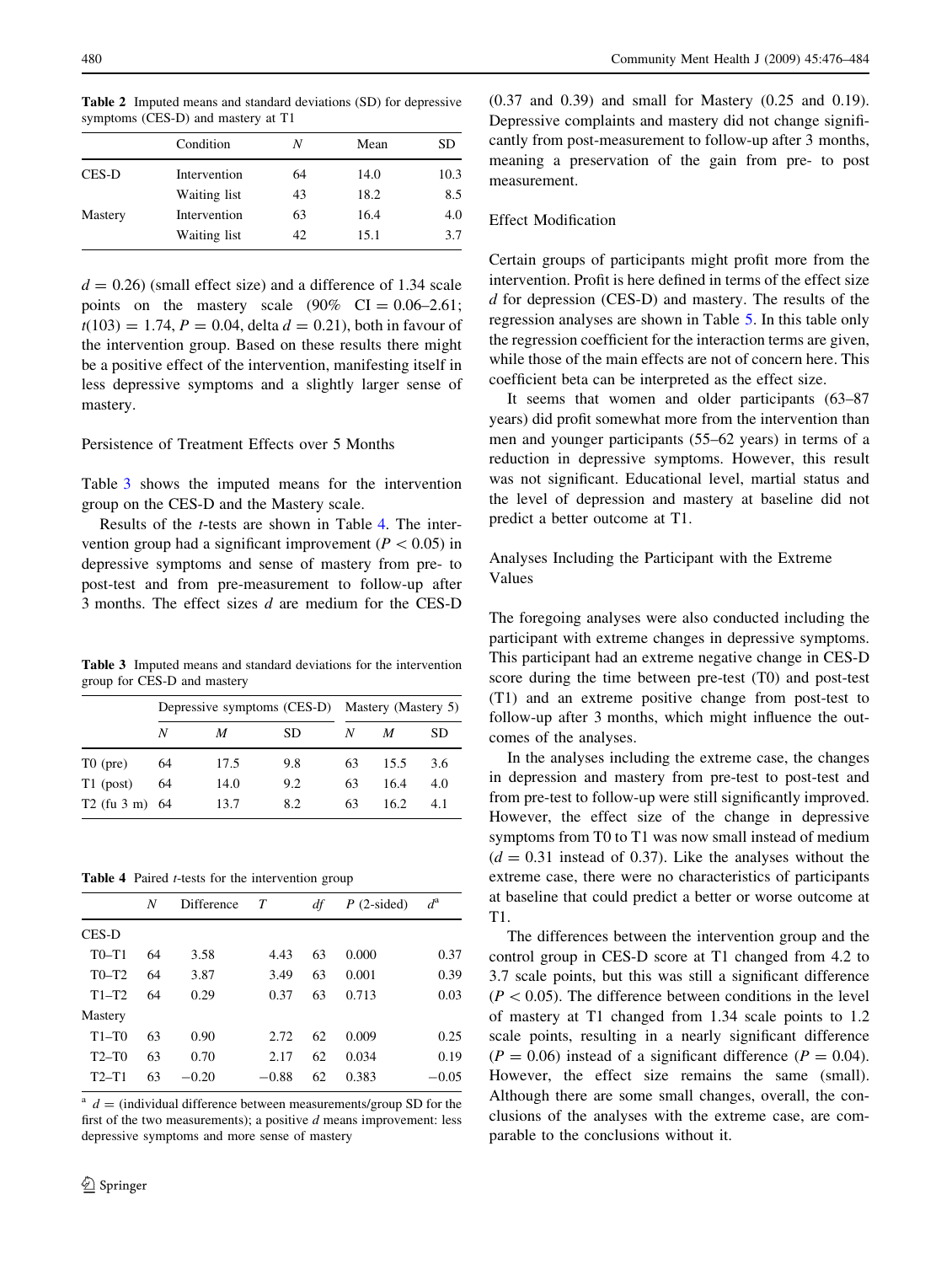<span id="page-5-0"></span>

|  |  |  |  |  |  |  | <b>Table 5</b> Predictors of outcome at T1: coefficient beta and significance level |  |
|--|--|--|--|--|--|--|-------------------------------------------------------------------------------------|--|
|--|--|--|--|--|--|--|-------------------------------------------------------------------------------------|--|

| Interaction term: characteristic $\times$ condition         | CES-D effect size $d^a$ |      | Mastery effect size $d^a$ |      |
|-------------------------------------------------------------|-------------------------|------|---------------------------|------|
|                                                             | Beta                    |      | Beta                      |      |
| Female                                                      | 0.32                    | 0.22 | 0.08                      | 0.78 |
| Older age $(>62)$                                           | 0.28                    | 0.12 | 0.06                      | 0.77 |
| High education level                                        | 0.00                    | 0.98 | $-0.08$                   | 0.65 |
| Married/cohabiting                                          | $-0.07$                 | 0.69 | 0.00                      | 0.98 |
| Relative low level of depressive symptoms at T0 $(\leq 17)$ | X                       | X    | 0.01                      | 0.80 |
| Relative high level of mastery at $T0$ ( $>15$ )            | $-0.10$                 | 0.58 | X                         | Χ    |

X Variable not in the equation

Coefficient beta of the interaction term. Beta of main effects not shown

 $a_d$  = (individual difference between T1 and T0/SD T0 group); a positive effect size means improvement from T0 to T1

#### Participants' Evaluation of the Program

Fifty two percent of the participants answered that they had 'much' or 'very much' benefited from the intervention. Examples of corresponding comments were: 'I have learnt that every life-story is unique and that, apart of my sorrow, I have experienced many good things for which I am grateful', 'Letting go of my past and forgiving myself and others has given me peace', 'Affirmation, sharing, listening, to be heard and understood', 'I now appreciate more that I have survived hard times and that I am stronger mentally than I realized'. 23% of the participants answered that they had benefited partly; 20% did benefit just a little or not at all. Examples of explanations of this last category were: 'I had been very sad about the divorce of my son, I had expected more room to talk about this', 'I did not understand how this could have helped me coping with my depression', 'I doubt whether just telling your life-story is helpful. Meeting other fellow-sufferers was positive but the program did not bring any solutions'. Eighty percent of the participants were satisfied with the number of sessions; 15% would have welcomed more sessions. Seventy five percent of the participants were positive about the life-review questions; 20% regarded the questions as too difficult. On a score between 1 and 10 the interventions was rated a 7.6 on average.

# **Discussion**

#### Main Findings

1. Our data suggest that the intervention is more effective than doing nothing, but this is only a tentative conclusion under the condition that a quasi-experimental design was used. The effect differences however were small ( $d = 0.26$  for depressive symptoms and  $d = 0.21$ for mastery). In a recent meta-analysis of twenty controlled outcome studies an overall effect size of reminiscence and life-review on depression of 0.84 (95% CI =  $0.31-1.37$ ) was found (Bohlmeijer et al. [2003\)](#page-8-0). In comparison to the outcome of this metaanalysis the effects of The story of your life on depression is substantially lower. How can this difference be explained? First, the same meta-analysis found that the effects of life-review were significantly larger in subjects with a major depression or high levels of depressive symptoms as compared to subjects with mild or moderate depressive symptoms (Bohlmeijer et al. [2003\)](#page-8-0). As the subject in our study were in this second group a somewhat lower effect size can be expected. In general, lower pre-intervention levels of symptomatology may leave less room for improvement (Willemse et al. [2004](#page-8-0)). Second, the intervention itself can be improved. In the intake conversation and first session more time can be spent with the participants on defining specific and clear targets they want to achieve. Each new session could be consequently started with a reflection on how their answers to the life-review questions in the last session and the following discussion in the group have contributed to achieving their aims. In this way the sessions would become more focused on causes of depression in their current life. Also some of the life-review questions that the participants have to answer at home could be adapted in accordance with this goal. Third, we think that the training and supervision of the facilitators of the lifereview groups has to be intensified. A 1 day training and a half-day follow-up meeting may not have been enough for a number of counsellors to master this new, therapeutic framework well enough. Fourth, a review of the recent developments in conceptual understanding of reminiscence offers some hypotheses regarding prognostic factors (Bohlmeijer et al. submitted). In general the attitude of people towards reminiscence could be of relevance (Sayre [2002\)](#page-8-0). People with a more positive, general attitude towards reminiscence as a means of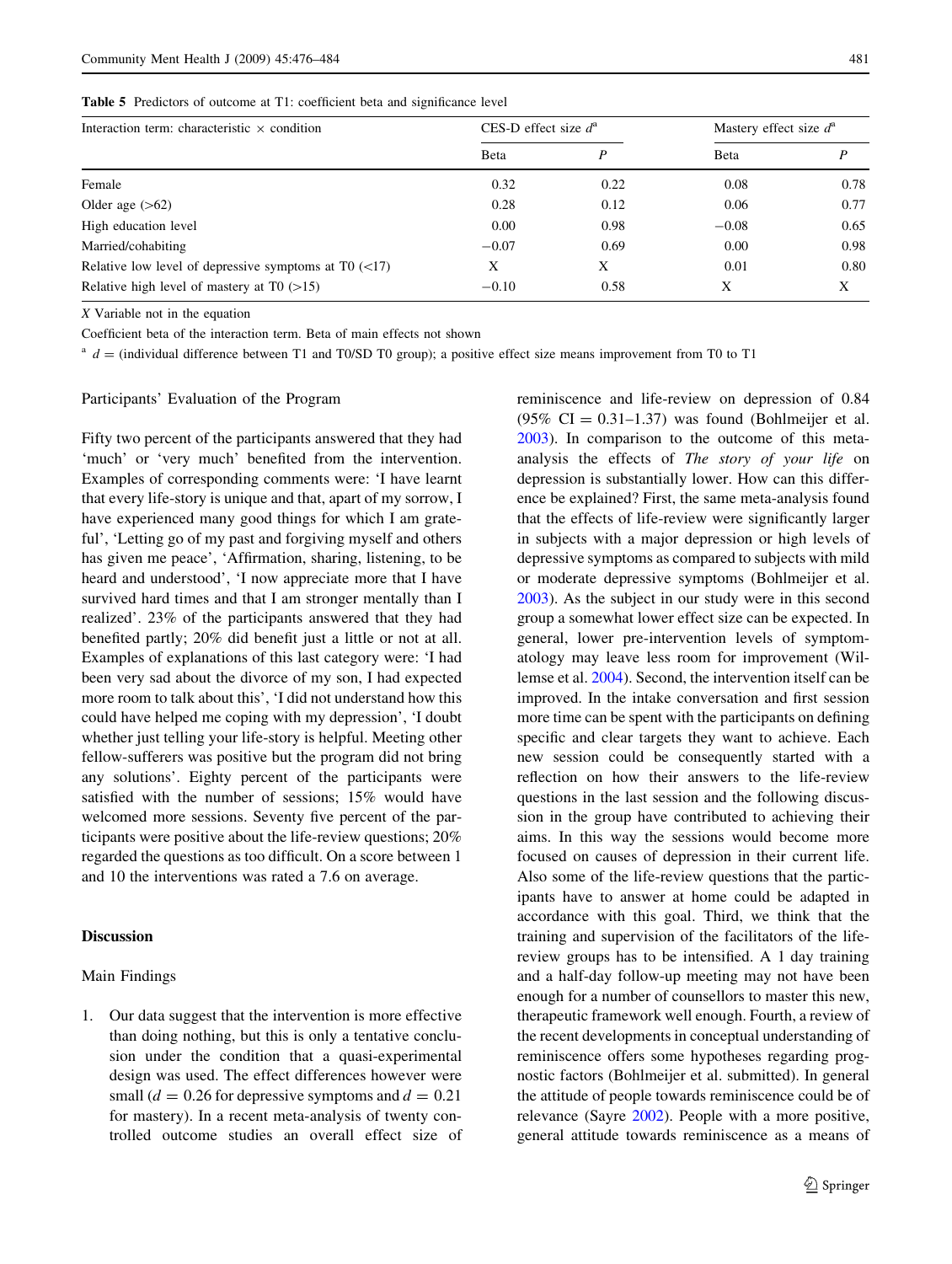self-understanding may profit more than people who are less interested in reminiscence. Wink and Schiff ([2002\)](#page-8-0) suggest that only 30–50% of the older adults go through a process of life-review. In addition it has been found that some reminiscence styles (boredom reduction and bitterness revival) correlate strongly with both psychological distress and neurotic personality traits (Cully et al. [2001](#page-8-0); Cappeliez et al. [2005\)](#page-8-0). Theoretically this would make persons with these reminiscence styles prime candidates for life-review interventions, but it is yet unclear to what extent negative reminiscence styles can indeed be changed. At last it could be hypothesized that in order to profit from reminiscence abilities of more abstract and introspective thinking are a prerequisite (Coleman [2005\)](#page-8-0). Inclusion of instruments measuring the before mentioned factors in future effectiveness studies on reminiscence is strongly recommended.

- 2. We have some preliminary evidence that the treatment effects are maintained over time for depressive symptomatology, but may diminish somewhat with respect to the participants' sense of mastery in the time interval from 2 to 5 months after baseline.
- 3. Our data did not produce evidence that some groups will benefit less than others from the intervention or are placed at an elevated risk of experiencing adverse effects. This may suggest that the intervention has not to be tailored to specific groups. But one has to bear in mind that the sample size may be too small to find significant predictive factors. That men profited equally from life-review as women is somewhat surprising. In general gender differences in reminiscence behaviour across the life-span are reported in favour of women. Women have more (vivid) memories, include more details of personal experiences and have better memory for emotional experiences (Sehulster [1995;](#page-8-0) Seidlitz and Diener [1998\)](#page-8-0). In addition it was found that women reminisced more with the aim of intimacy maintenance and identity formation (Webster [1993\)](#page-8-0). That no gender differences were found could be due to the fact that the intervention includes both questions aimed at instrumental reminiscence (part of which is recalling achievements and successful coping behaviour) and integrative reminiscence (solving emotional conflicts from the past and finding meaning in one' s life). On the basis of socialisation men would have a preference for the former and women for the latter (Webster [2001](#page-8-0); Haden [1998](#page-8-0)). So the intervention may stimulate both men and women to focus on reminiscences that seem most meaningful to them.
- 4. The intervention was positively evaluated by the majority of the participants. However 20% of the participants assessed that they had benefited little or not at all. On the basis of their responses three important recommendations can be made. The first is that it is

really important to explain more clearly in the first session the aim of the intervention and how integrative and instrumental reminiscence may be effective in coping with depression. The second recommendation is that it is important to discuss the expectations of the candidates and to check if they would prefer another kind of help. The third recommendation is that it is important for the counsellors to monitor whether the participants have difficulties answering the life-review questions at home. When this is the case it is recommended to adapt the questions or give fewer questions.

## Limitations and Strengths

This study has several important limitations. The participants were not randomly assigned to either the intervention or control group. So the internal validity is possibly weak and we have to be careful in drawing conclusions about the effect of the intervention. Effect maintenance was only studied in the treatment group at 5 months after baseline. The sample size was rather small and especially the number of male participants, so the interpretations regarding gender differences have to be made with care. Data on diagnoses of depressive disorders were not collected, so we don't know if cases of depression were actually prevented by the intervention. However the CES-D has good psychometric properties and reduction of depressive symptoms is especially relevant for older adults among whom the prevalence of sub-threshold depression is large and the prevalence of major depressive disorders relatively small (Beekman et al. [2002](#page-8-0)). Protocol adherence was not evaluated.

The strength of the study is that for the first time an intervention combining reminiscence and narrative therapy was conducted and evaluated. In addition, the target group was successfully reached. At baseline, the mean score on the Centre of Epidemiological Studies Depression scale (CES-D) was 18.2, which is substantially higher than 7.5 which is the score on the CES-D of the average Dutch elderly population (Deeg et al. [1998\)](#page-8-0). The average score is also above 16 which is recognized as a cut-off score for having clinically relevant depressive symptoms (Beekman et al. [2002\)](#page-8-0). The presence of depressive symptoms is the most important risk-factor for developing a major depression (Schoevers et al. [2006](#page-8-0); Smit et al. [2006](#page-8-0)).

#### Implication

The aim of this study was not to assess the efficacy of the intervention but to get a first evaluation of the intervention's effectiveness as it stands now, and how it will be used in real life settings. Hence our emphasis on the external (or ecological) validity of the study, because that would shed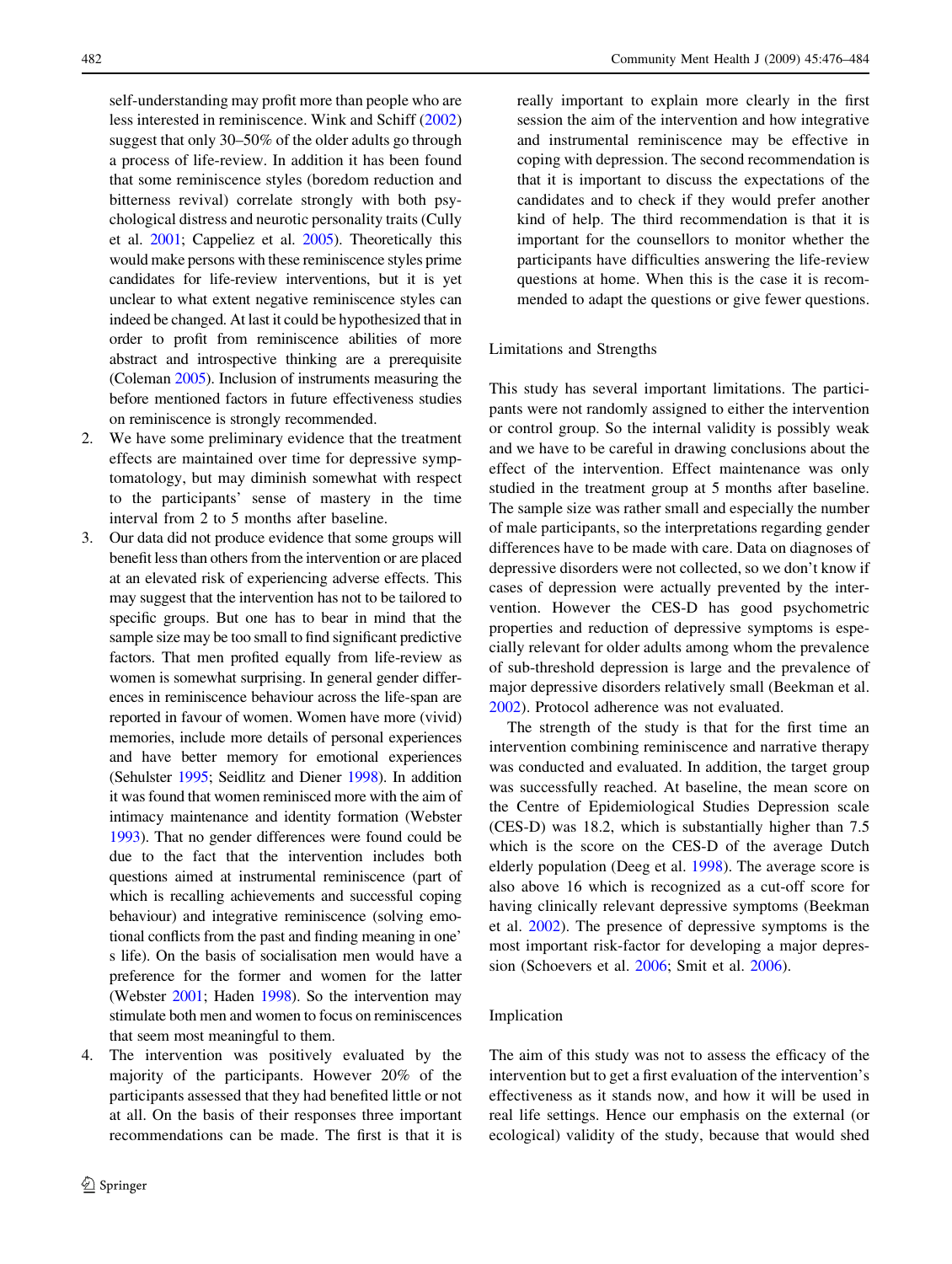<span id="page-7-0"></span>light on how the intervention would generate effects under realistic conditions. That such beneficial effects were generated, is supported by the finding that the majority of the participants reported that they had profited 'partly', 'much' or even 'very much'. However the average effects were not very substantial and should be improved by adapting the intervention according to the above mentioned suggestions. After the adaptations are made, research should be conducted preferably as a randomised controlled trial (to strengthen the internal validity) with better measurements of pertinent depression and quality of life outcomes, over longer follow-up times and with more relevant prognostic variables. It is also recommended that in-depth interviews are held with participants who have and have not benefited from the intervention in order to study how this intervention can be optimally implemented.

## Appendix: Theme's and Questions

Following are examples of life-review questions that are given to the participants before each session

# Childhood

What kind of child were you? What values were important to your parents? Which of these values have been important to you throughout your life? Which of these values did you choose not to take up? Who has been the most important person for you as a child? Why?

What would this person say to you now?

## Work and Care

What did or do work or care mean to you?

Why did choose to do what you did?

What has been your biggest disappointment?

What are you most proud of with regard to your working life?

What important aspect (quality) of yourself were you not able to develop or express because of your responsibilities? Could you express or apply these aspect in your current life? How?

# Difficult Times

What has been a difficult time in your life? Can you explain?

How did you survive or cope with the situation?

Was it only bad, or could say, now afterwards, that you also learnt from this period? Could you explain?

Love and Relationships

Who has been the most important person for you in your life?

What has this person meant for you?

What have you meant for this person?

Are there still 'conflicts' in your life or things you regret with regard to relationships?

Would you want to solve this conflict of regret?

What could be a first step?

# Turning Points

Could you make a list of turning points in your life? Could you describe each turning point with some words? You could see these turning points as chapters in a book. What would be the title of this book? What chapter would you like to start writing now? Imagine that you are the victim in this book. What would a short version be like?

Now imagine that you are the hero in this book. What would a short version be like then?

What story do you prefer?

## Metaphor

Try to take some time this week to reflect upon your life as it has been and as it is now: important experiences, developments and themes, pictures of yourself at different ages et cetera. Would there come an image to your mind that somehow is a good metaphor for your life?

Could you associate 5 to 10 words with that image? Could you make a drawing or picture of that image? Or could you write a short story in which that image plays a role?

Meaning and Future

What makes life worthwhile for you?

What did you learn from the past weeks that helps you for the future?

What decisions have you made?

What would you really want that people close to you would say about you at your funeral?

What actions in your life fit with that description?

# References

Atwood, J. D., & Ruiz, J. (1993). Social constructionist therapy with the elderly. Journal of Family Psychotherapy, 4, 1–32.

Baerger, D. R., & McAdams, D. P. (1999). Life story coherence and its relation to psychological well-being. Narrative Inquiry, 9, 69–96.